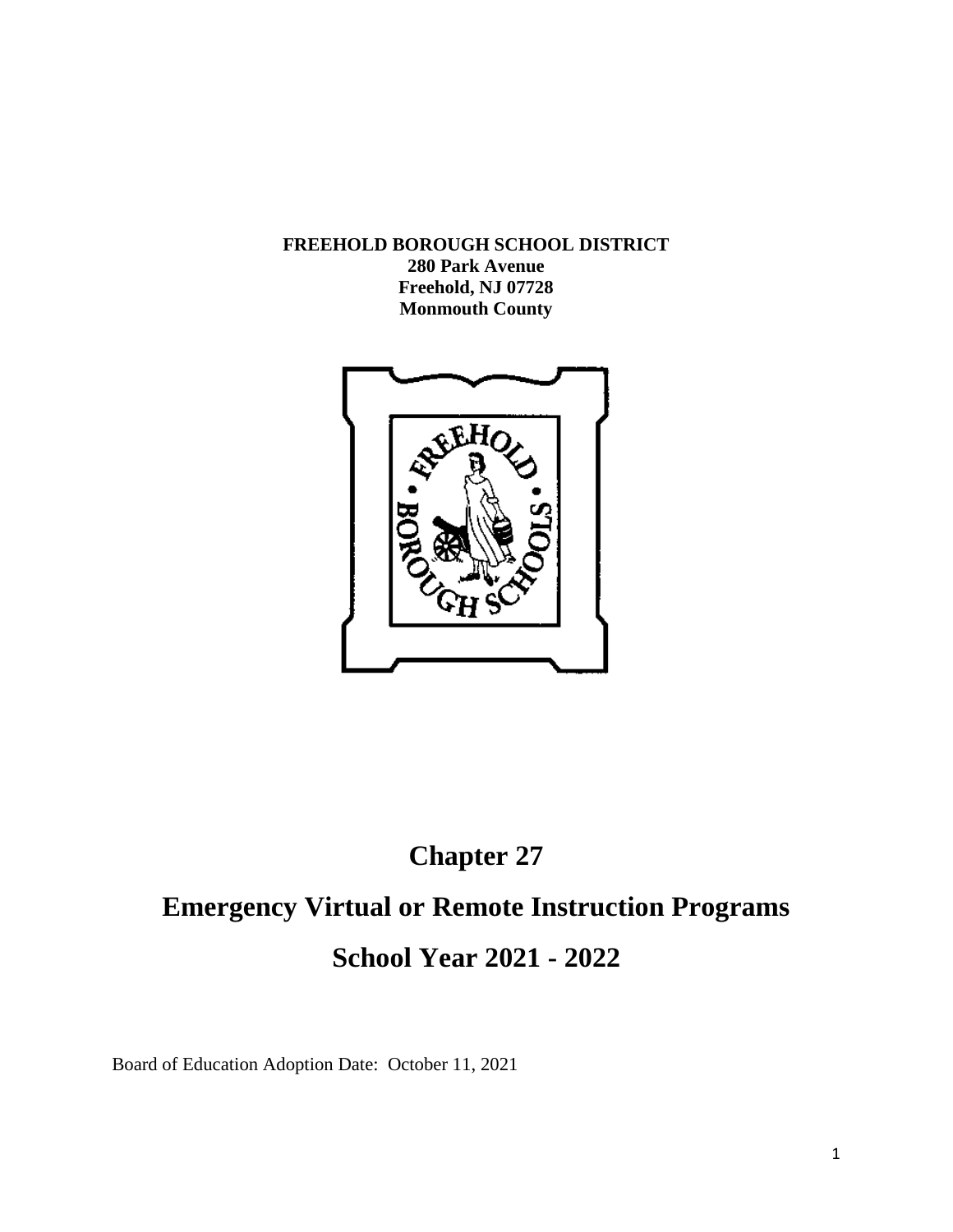#### **Freehold Borough Board of Education**

Mr. Paul Jensen, President Mr. Bruce Patrick, Vice President Ms. Tomi Carter Mr. Paul Ceppi Ms. Jamie Corbett Mr. Brent Costleigh Mr. Tyler Jordan Mr. Ron Reich, Esq. Mr. Joseph Santonacita

#### **District Administration**

Joseph Howe, Ed. D., Superintendent Patricia Saxton – Acting Business Administrator Samuel dela Cruz, Ed.D., Director of Curriculum & Instruction Jennifer O'Shea, Director of Special Programs Jennifer Donnelly, Director of Technology & Assessment Cecilia Zimmer, Supervisor of Instruction – ESL, Bilingual & World Languages Ronnie Dougherty, Principal – Freehold Intermediate School John Brovak, Assistant Principal – Freehold Intermediate School Patrick Mulhern, Principal – Park Avenue Elementary School William Smith, Principal – Freehold Learning Center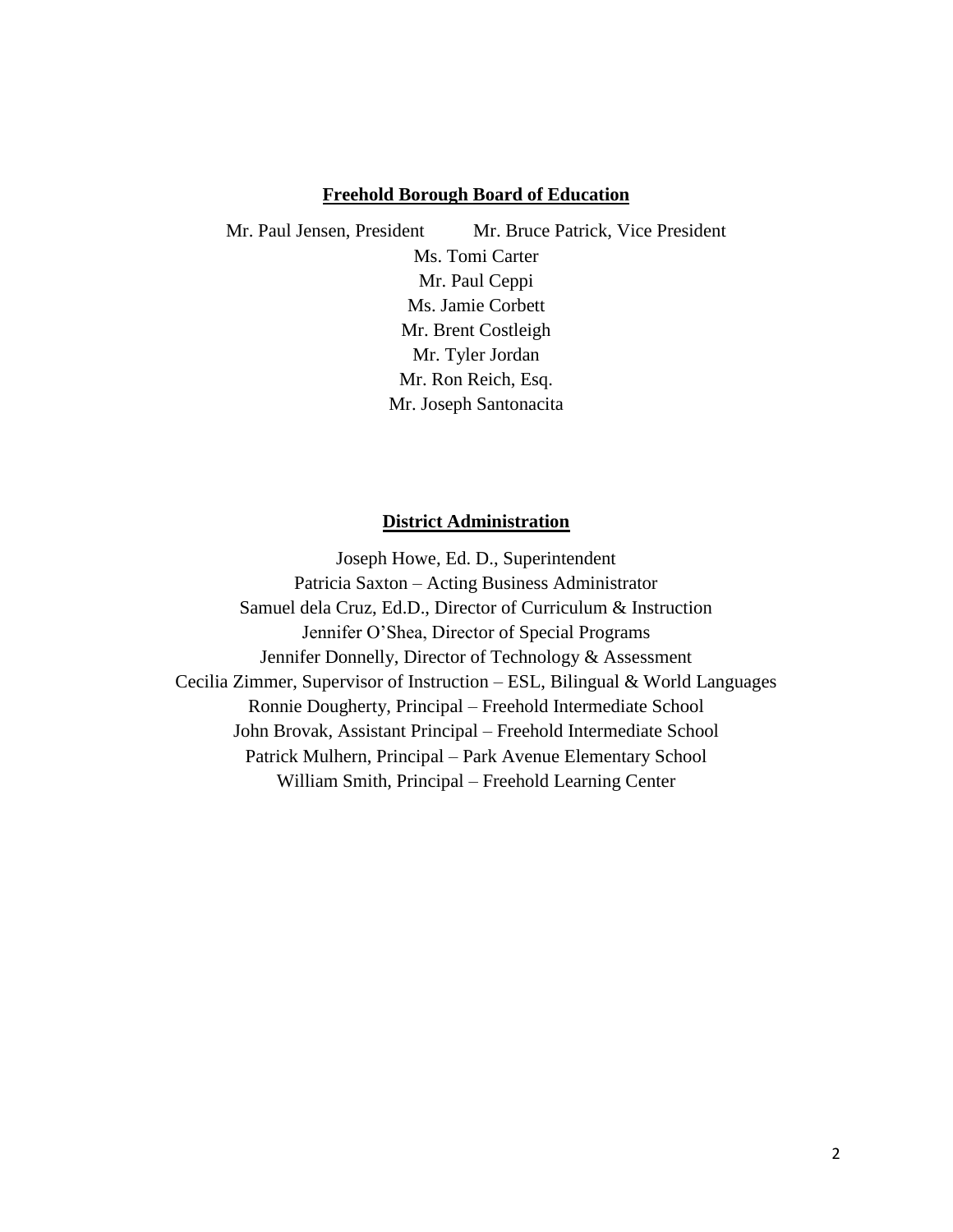## **Freehold Borough School District**

## **District Mission**

We will inspire the creativity and imagination of all students and empower them as knowledgeable, skillful, and confident learners who flourish and contribute willingly in a changing world.

## **Core Beliefs**

## **We believe that:**

- All people have inherent worth.
- Life-long learning is basic to the survival and advancement of society.
- The primary influence on the individual's development is the family in all its forms.
- Valuing diversity is essential to individual growth and the advancement of society.
- All individuals have strengths and human potential has no known limits.
- Democracy thrives when individuals accept responsibility for their choices.
- Being trustworthy builds trust.
- Creativity and imagination are essential for society to flourish.
- A safe environment is essential for the well-being of the individual and for society to flourish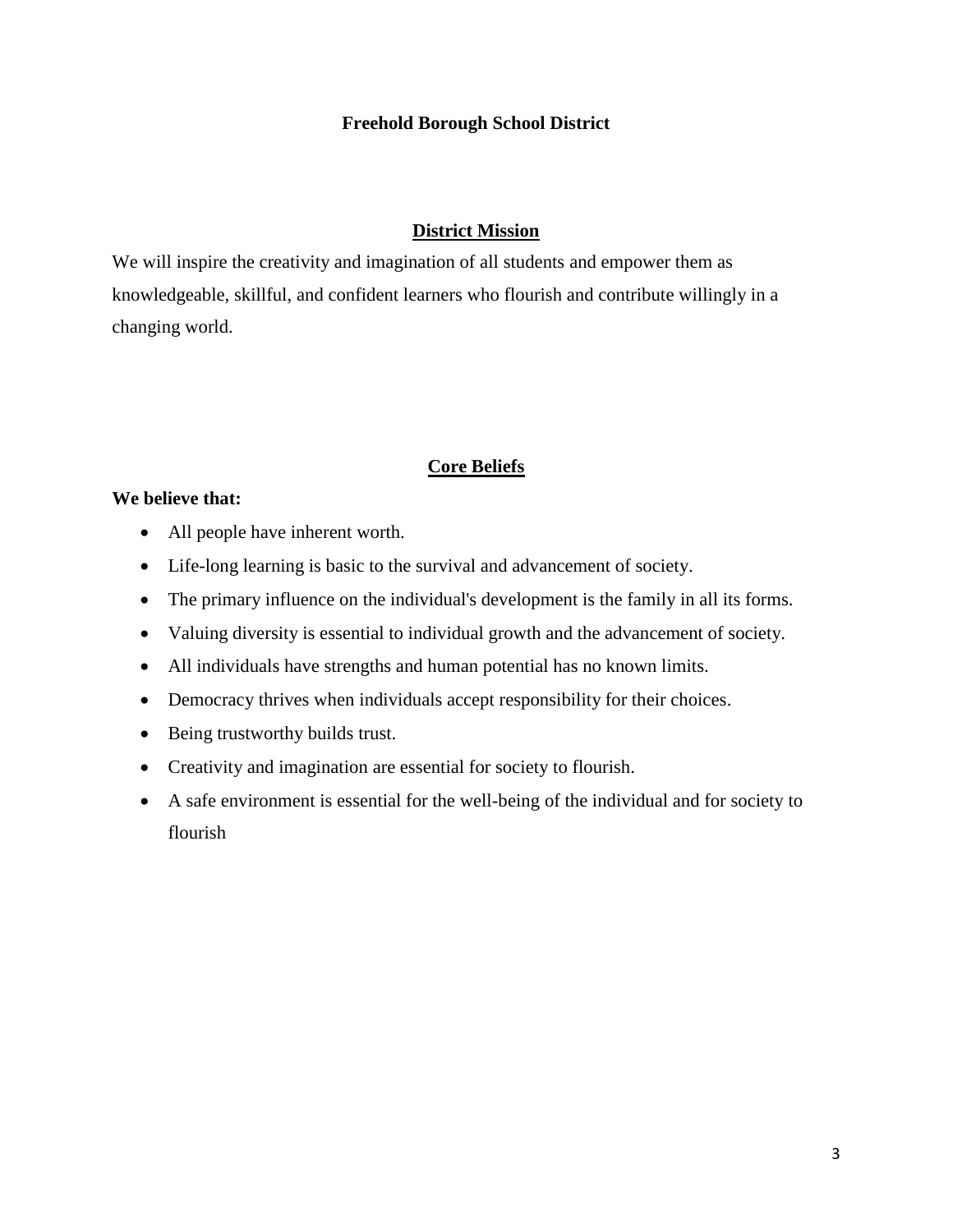## **Table of Contents**

|                                                                | Page # |
|----------------------------------------------------------------|--------|
| Goal and Purpose                                               | 5      |
| <b>General Information About Virtual or Remote Instruction</b> | 5      |
| Information for Students and Parents                           | 6      |
| <b>Instructional Plan</b>                                      | 6      |
| Grade Specific Information                                     | 7      |
| <b>Technology and Internet Connectivity</b>                    | 10     |
| Food Service and Distribution                                  | 10     |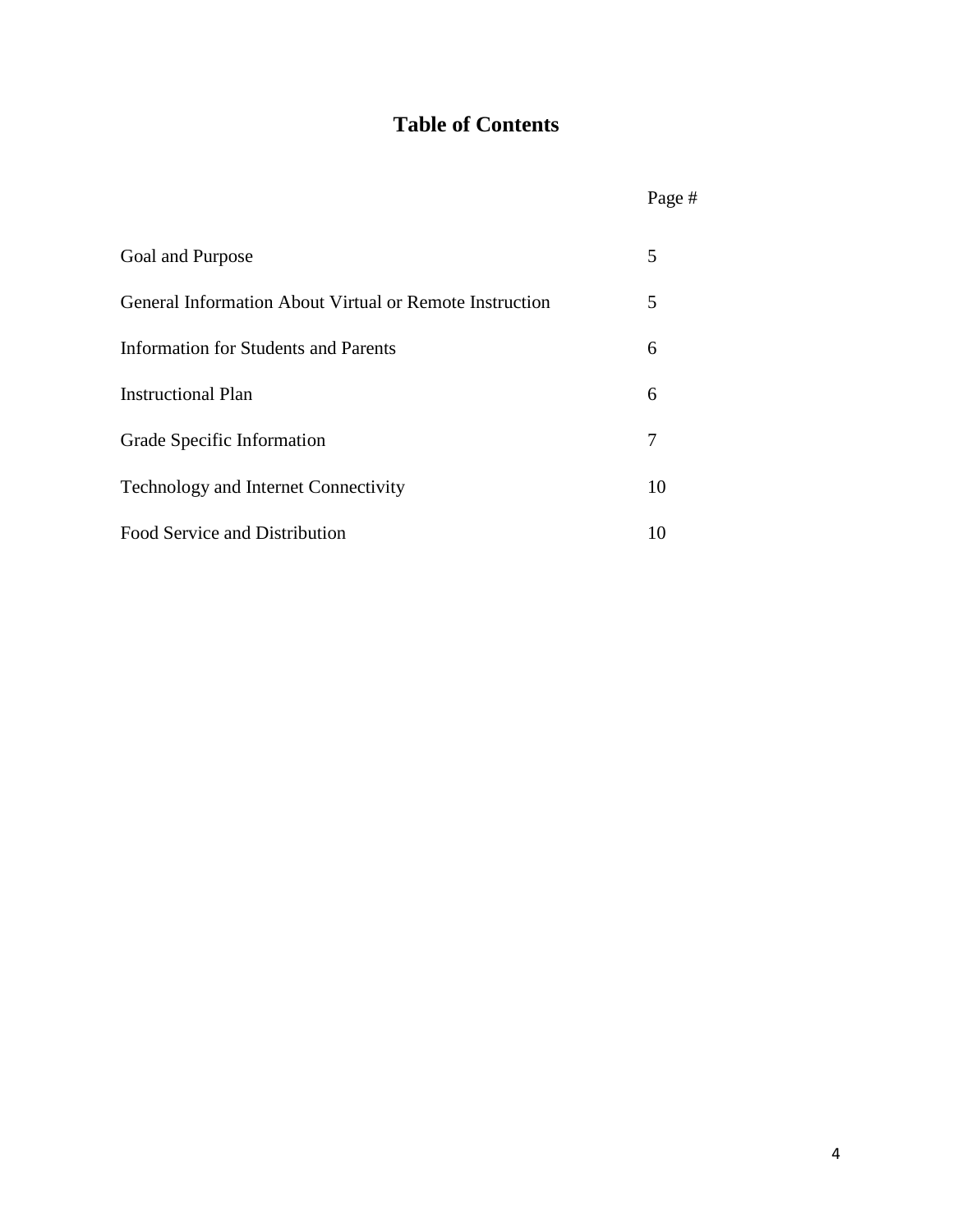## **Goal and Purpose**

The goal and purpose of this plan is to satisfy requirements of the state legislation A-3904. In April 2020, Governor Murphy signed A-3904 into law (P.L.2020, c.27, or "Chapter 27"), which in part requires each school district, charter school, renaissance school project, and Approved Private School for Students with Disabilities, hereinafter referred to as Local Educational Agencies (LEA), to annually submit a proposed program for emergency virtual or remote instruction (Plan) to the New Jersey Department of Education (Department). This law provides for the continuity of instruction in the event of a public health-related district closure by permitting LEAs to utilize virtual or remote instruction to satisfy the 180-day requirement pursuant to N.J.S.A. 18A:7F-9.

This plan will be implemented during a district closure lasting more than three consecutive school days due to a declared state of emergency, declared public health emergency, or a directive by the appropriate health agency or officer to institute a public health-related closure. A day of virtual or remote instruction, if instituted under the plan approved by the Commissioner of Education, is considered the equivalent of a full day of school attendance for the purposes of meeting State and local graduation requirements, awarding of course credit, and such other matters as determined by the Commissioner of Education.

## **General Information about Virtual or Remote Instruction**

The district will continue to provide academic instruction in the event that schools are closed for a long period of time due to emergency or health-related reasons. Continued instruction will take place through virtual or remote instruction, also known as **Virtual Learning**. Virtual Learning is an educational experience that is enhanced through utilizing computers and/or the internet to provide instruction in an online environment. This is helpful when access to school facilities become limited or unavailable.

## **Staff and students will continue to follow their regular bell schedule to fully immerse and engage in virtual learning.**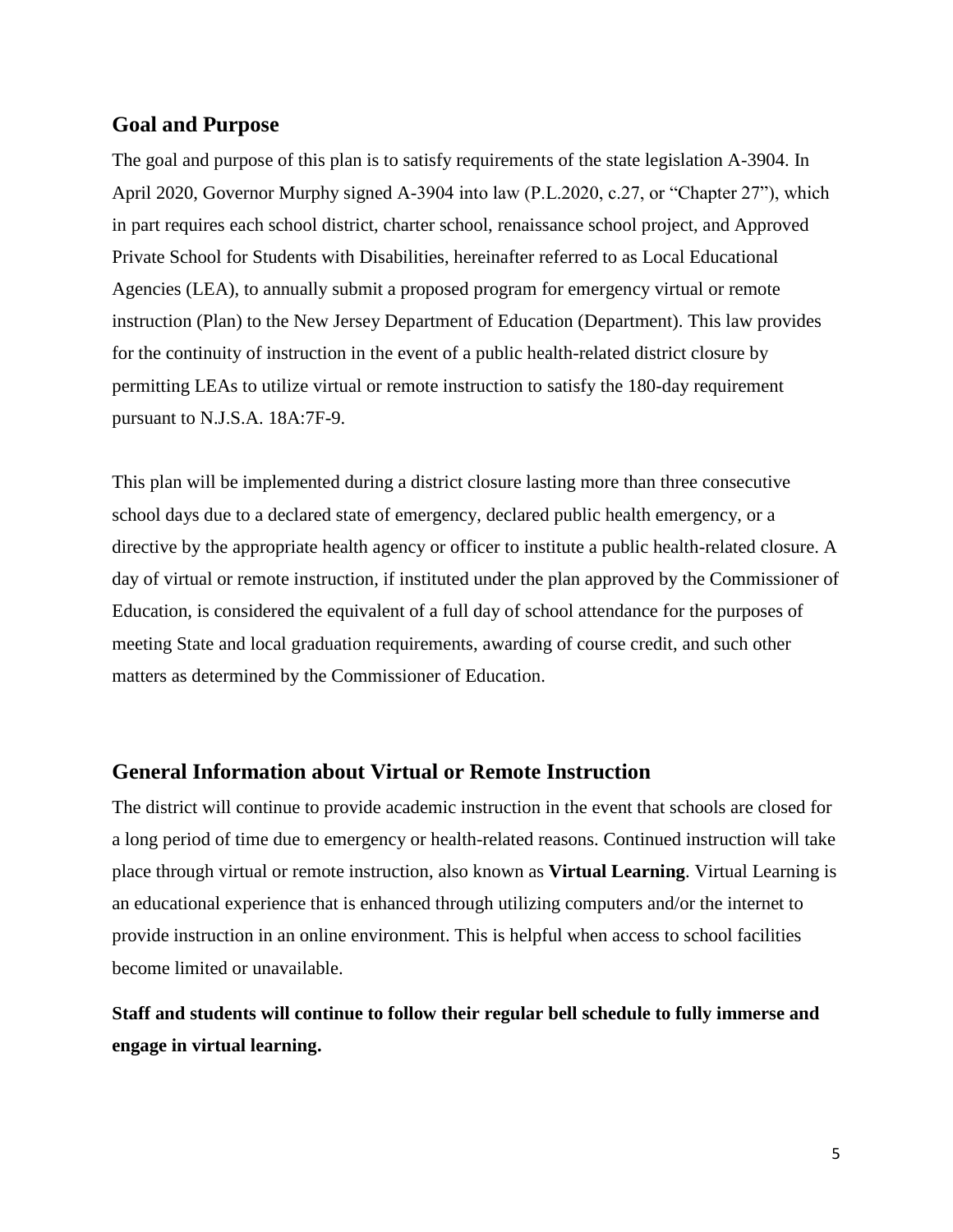## **Information for Students and Parents**

- 1. District and school websites will serve as the main hub for sharing updates, information, and directions for students and parents to complete schoolwork and assignments.
- 2. Specific updates and information for instruction and schoolwork should be accessed through their Teacher's Page, available within the school's website.
- 3. Students and parents can and should communicate with teachers via email and/or Google Classroom.
- 4. All students are provided opportunities to bring home technology device and/or access to the internet.
- 5. All students are expected to be virtually on standby following their regular schedule and ready to receive instruction, support, ask questions, and interact with their teachers. Students and parents should consult with teachers if unable to participate in virtual learning following their regular schedule to discuss how to complete work assignments.

## **Instructional Plan**

- 1. Teachers and students will follow their regular schedule during virtual learning. That means ELA, Math, Science, Social Studies, and VAPA lessons are taking place during their normal scheduled times.
- 2. Teacher Pages are updated daily, and instructions/directions for virtual learning are provided.
- 3. Students can utilize their textbooks and workbooks with specific guidance from teachers.
- 4. Students will utilize online resources with specific guidance from teachers.
- 5. Grades  $PK 1$ : Students in this grade band may not be fully developmentally competent in utilizing computers and technology to support virtual learning. Therefore, teachers and staff may send home students and parents with work packets, textbooks, and workbooks. Specific instructions and directions are addressed to parents/guardian, explaining what schoolwork needs to be completed and what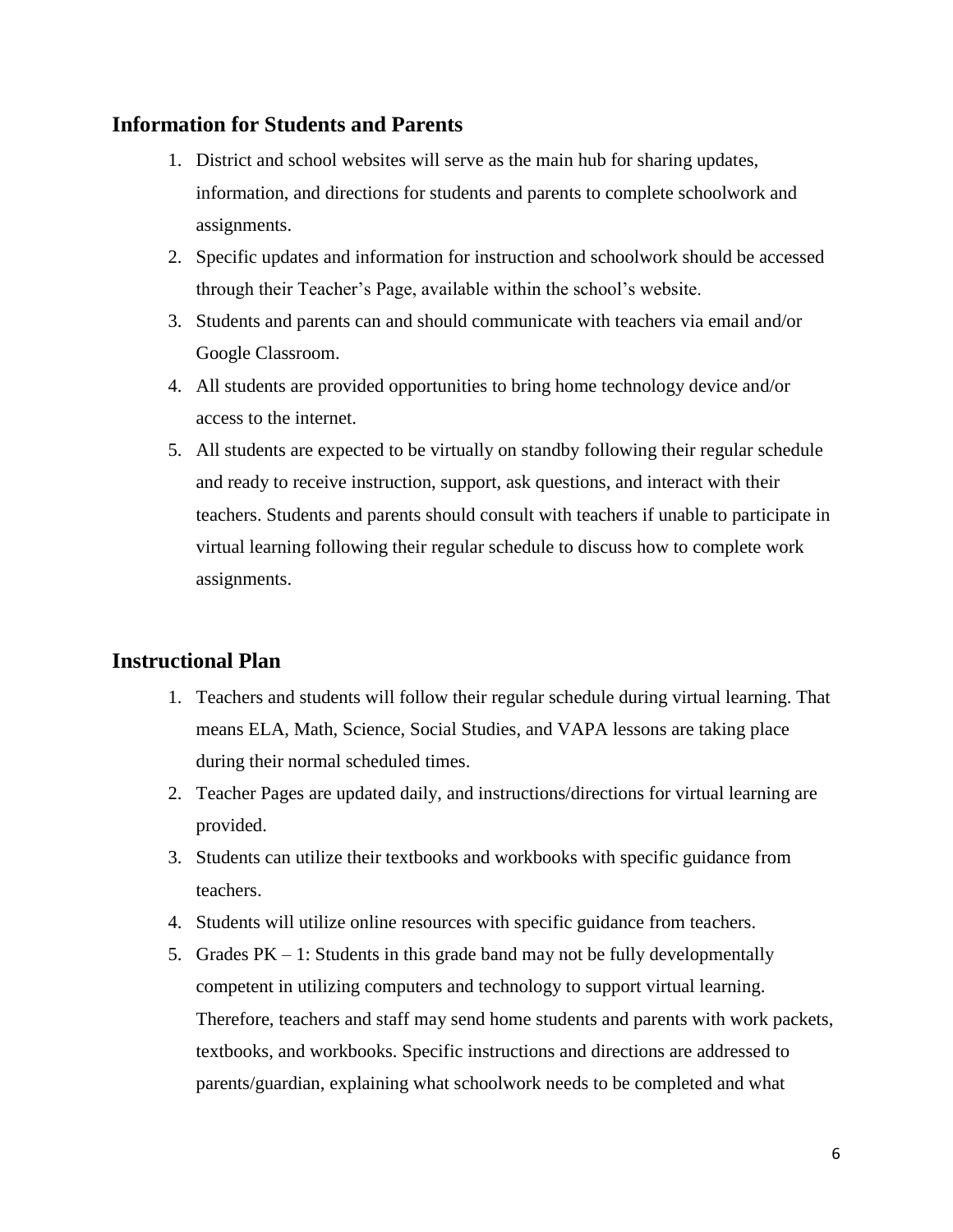resources to use to support their children. Teacher Pages are utilized to outline and explain schoolwork and assignments. Parents should get in touch with teachers when needed about any of the assignments.

6. Grades  $2 - 8$ : Students in this grade band are fully competent in utilizing computers and technology to support virtual learning. Teacher Pages include link to their Google Classroom, the main platform for virtual learning.

## **Grade Specific Information**

#### Grade PreK - 1

Staff members in Pre $K - 1$  may provide students and parents with work packets, textbooks, and/or workbooks to support Virtual Learning. Information regarding pick up of work packets and materials will be shared via Teacher Pages (website) and School Website. Teacher Pages (website) will be utilized to outline and explain schoolwork and assignments, reflecting their full day (bell) schedule. Staff members ensure that parents are able to get in touch with them when needed through email and use of appropriate phone apps such as Class Dojo and Talking Points. Student login information for all online resources will be provided to parents/guardians for those who have access to internet and technology devices. Through Teacher Pages, specific instructions and directions will be addressed to parents/guardian explaining what schoolwork needs to be completed and what resources to use to support their children.

#### Grade 2 - 8

Staff members in Grades 2 - 8 will follow their full day (bell) schedule and provide differentiated approach during virtual learning using synchronous and asynchronous learning. These varied approaches to virtual learning help in introducing and explicitly covering new topics and contents to students while giving them opportunities to complete their work independently. This approach to virtual learning also allows teachers to differentiate and individualized instruction based on students' needs.

1. Synchronous and Asychronous Learning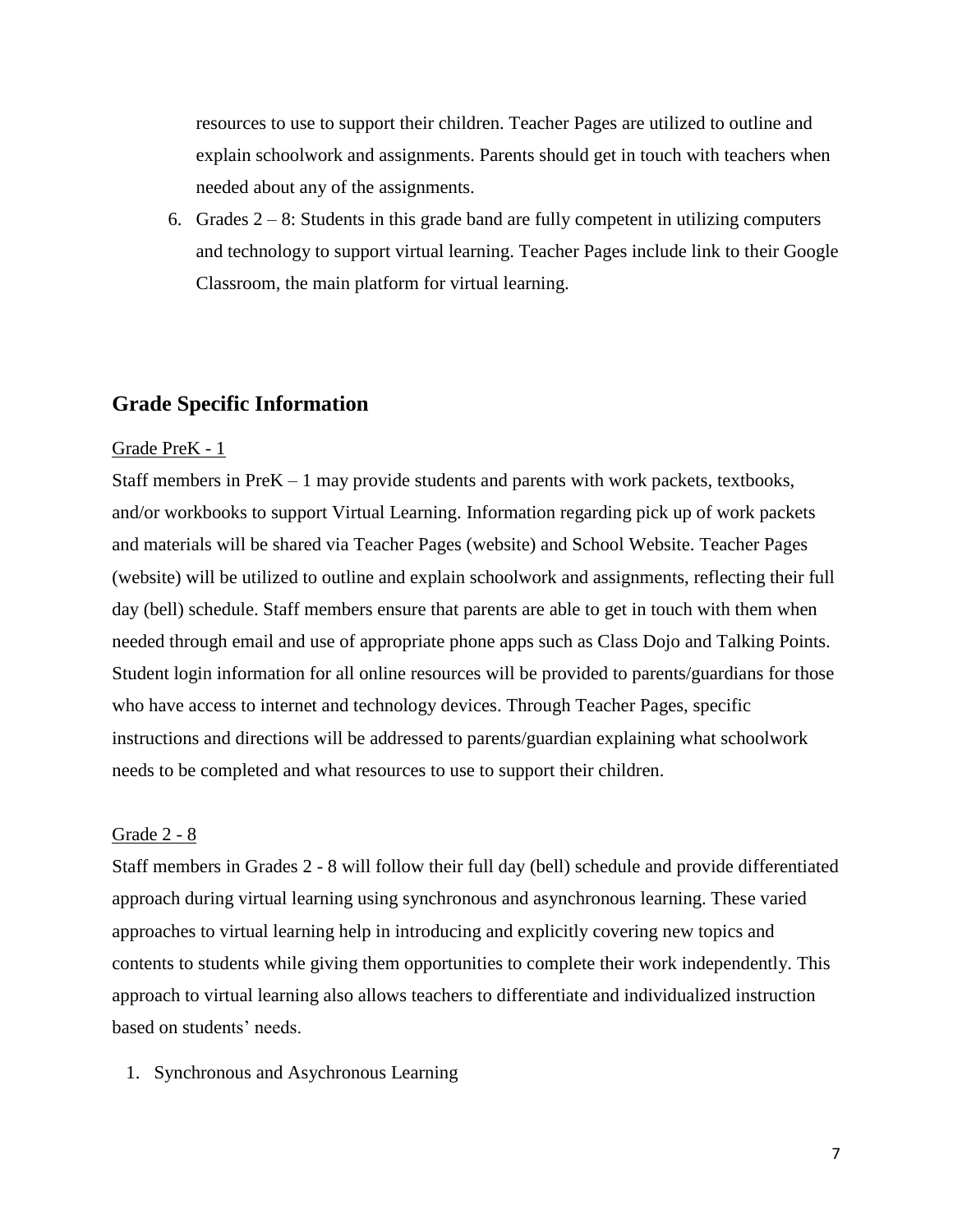Following their full bell schedule, teachers are available to provide instructions. Synchronous learning entails teachers engaging all students in a lesson simultaneously. Asynchronous learning entails teachers giving students time to work in groups and/or independent work while he/she checks in with students for differentiation and additional instructional support.

#### 2. Synchronous Learning

Synchronous learning involves the teacher and the entire class (students) engaging in instruction via a web conferencing tool. It creates a virtual classroom that allows students to ask questions and the teacher to answer them instantly. Teachers who implement synchronous learning allow students to participate and learn in real time and to involve in live discussions. Examples of synchronous learning include the following: video/web conferencing (Google Meet), live chat through Google Meet, and Google Classroom.

### 3. Asynchronous Learning

Asynchronous learning is a self-study and student-centered approach. The teacher and students are not involved in real time virtual interaction or discussion. The teacher may post lectures, recorded videos/tutorials, assignments and classwork electronically for students to complete and submit on a set time. Students do the work on their own and at their own pace. In doing the work, students may seek teacher guidance through email, video conferencing, phone conferencing, and real time comments in Google applications. Examples of asynchronous learning include the following: pre-recorded videos/webinar, email, and Google Classroom discussion boards.

#### 4. When to Use Synchronous and Asynchronous Learning

A combination of Synchronous and Asynchronous Learning will best support student success in a virtual learning setting. But understanding when to use each approach is the key. Teachers are available at all times, following their bell schedule, to provide instructions.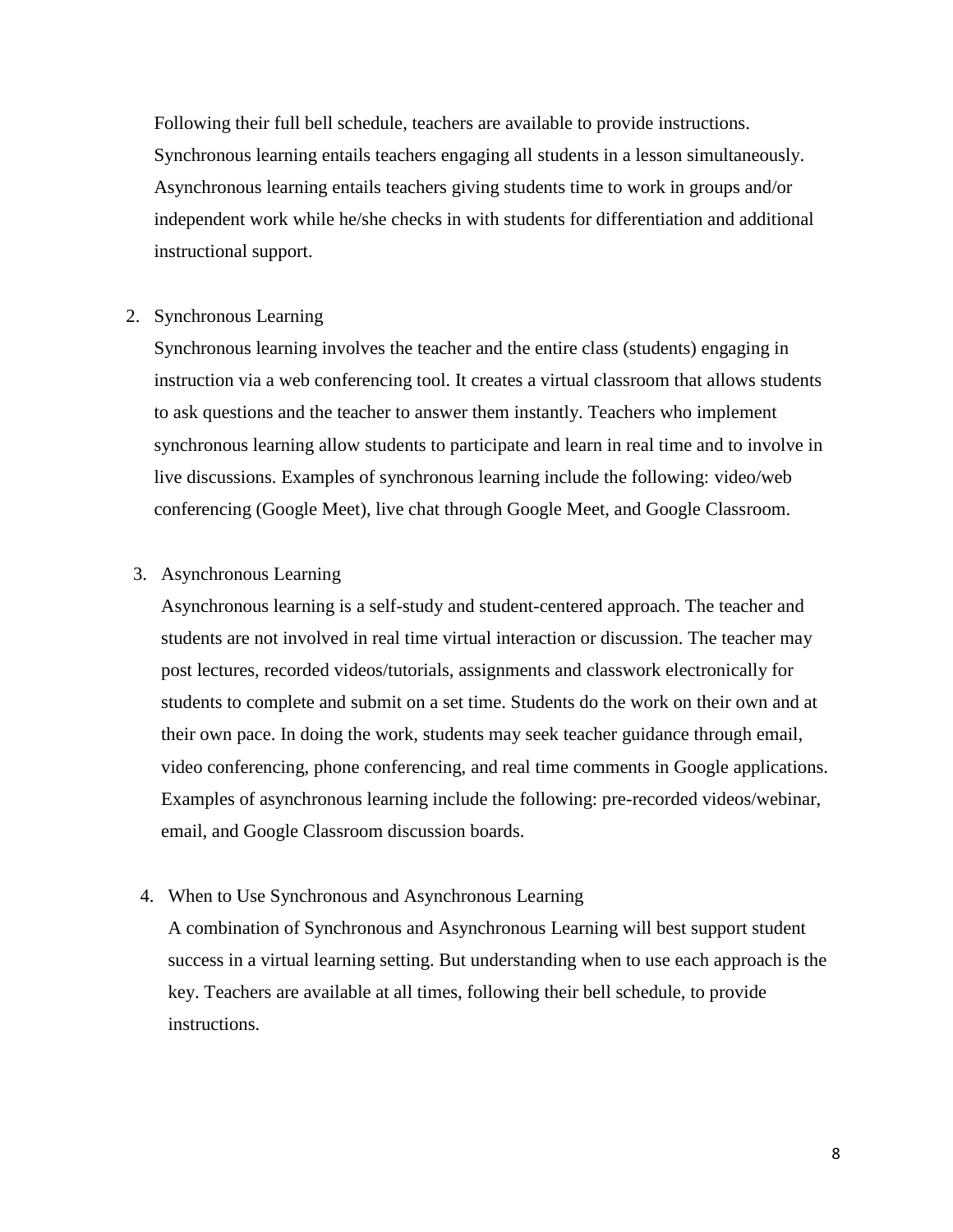When to Use Synchronous Learning

- Whole-class Discussion
	- Starting a new topic or content This serves as the time for direct and explicit instruction. The teacher covers new topics and content with detailed explanations and examples. The entire class participates actively and should be engaged in virtual discussion.
	- Going over new assignments The teacher provides detailed instructions on the assignments and work that the whole class is expected to complete. Students have the opportunity to ask questions and clarifications.
- Other uses: Morning Meetings and Class Meetings

When to Use Asynchronous Learning

- Small Group Work and Independent Work
	- o Giving students time to complete work After giving direct instruction and explicit directions on assignments, students complete the work on their own, or with their peers as assigned by teachers. But students know how to access and reach out to teachers when needed and vice versa.
- One-on-one or Small Group Support
	- o Individual or small group conferencing The teacher should reach out to students who need additional support for one-on-one or small group instruction after whole-class discussion. The rest of the class is working on their own.